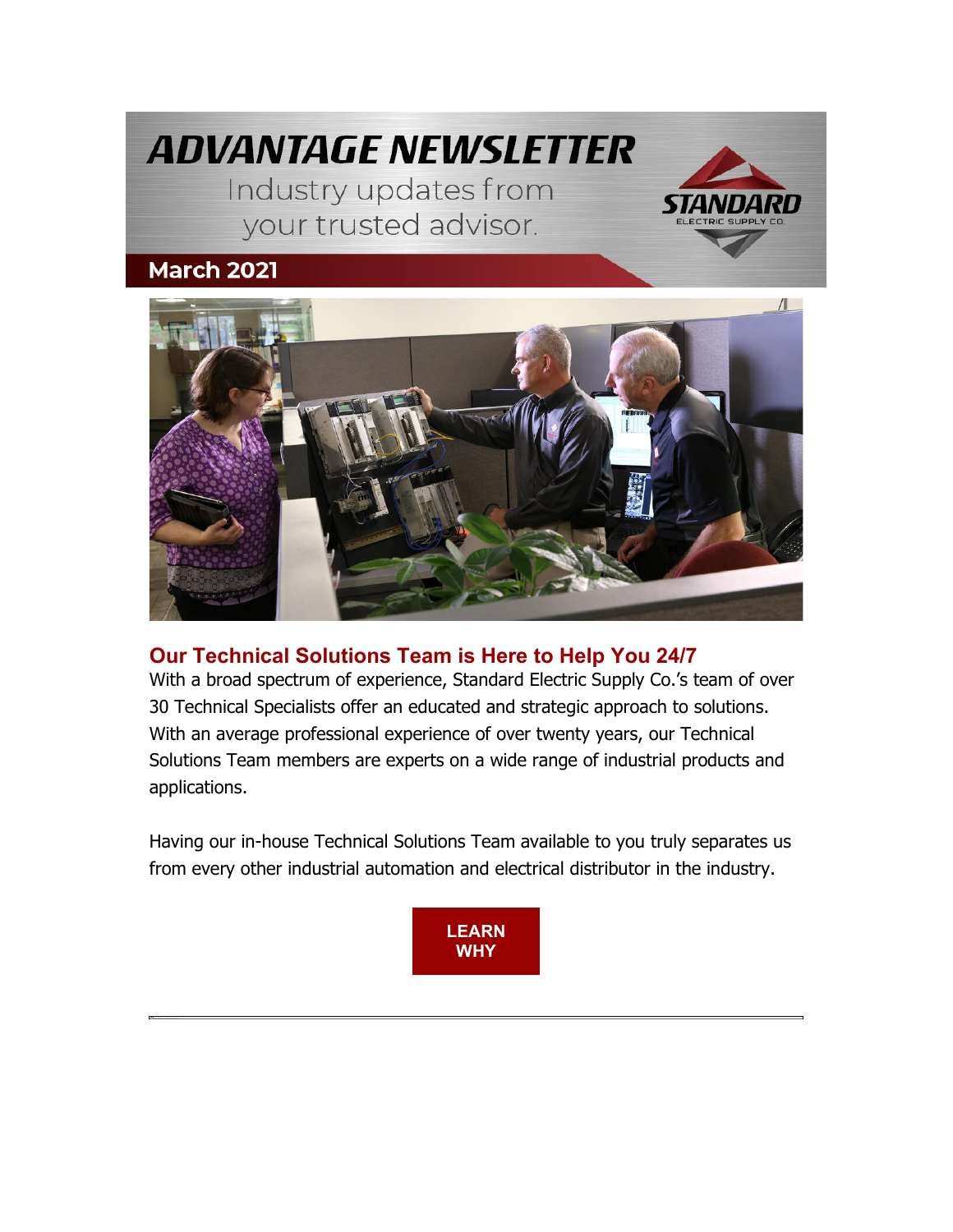

### **[Durability and Flexibility at](https://nam04.safelinks.protection.outlook.com/?url=https%3A%2F%2Finfo.standardelectricsupply.com%2Fe2t%2Ftc%2FVVHhLh95PmQSW5HRCs67kj76KW4dVnpw4pjwtpN97h0HS3p_b1V1-WJV7CgPk8W206bpB2QchXMW82z2zh5sxrcjW29ct-g3jWVvYW1lTMrF7F11QwW6x5JbW3p6tmVW5ZJz6v21nbDLW5LJ5XX67fxBqW1mqKzy8dwKzSW4zQrp43DzC1VW5Wx-xT8nVCC7W5qFQfy7XwC3YW60zMKZ59BlcSW1gKLbV99cBWwW1xXjB22PCjFFW2Hhrzy8kbRQbW6ShwXN5fCyPtW8KYNGn7byf42W7RL_-53kQ2HcW6P-Zfz3wYb8fW32pS697kY6kqW3kX1TG9g8nBnW1lmD3s7N9rh_VRgBMY6WFVv2W8xbTZd597M5WV_knnw3Z-CyvN4sD-qHzcgf5W2GHPNR7J5mpMW5fkQll3kVX9CW7DTgqr7sr5hdW2xlWGm94P51J39GK1&data=04%7C01%7Cdgebelein%40standardelectricsupply.com%7Cb05172e6ba294162ebb408d8ea12ad6d%7C4b02a9df33c0464e84121b8c3bcfec3c%7C0%7C0%7C637516713236884025%7CUnknown%7CTWFpbGZsb3d8eyJWIjoiMC4wLjAwMDAiLCJQIjoiV2luMzIiLCJBTiI6Ik1haWwiLCJXVCI6Mn0%3D%7C1000&sdata=ZQA2LmN9EfMfTsX7Z19C1OzK%2FSOo2zvoH0oZi9%2FyIRs%3D&reserved=0)  [its Finest: Meet Rittal's AX](https://nam04.safelinks.protection.outlook.com/?url=https%3A%2F%2Finfo.standardelectricsupply.com%2Fe2t%2Ftc%2FVVHhLh95PmQSW5HRCs67kj76KW4dVnpw4pjwtpN97h0HS3p_b1V1-WJV7CgPk8W206bpB2QchXMW82z2zh5sxrcjW29ct-g3jWVvYW1lTMrF7F11QwW6x5JbW3p6tmVW5ZJz6v21nbDLW5LJ5XX67fxBqW1mqKzy8dwKzSW4zQrp43DzC1VW5Wx-xT8nVCC7W5qFQfy7XwC3YW60zMKZ59BlcSW1gKLbV99cBWwW1xXjB22PCjFFW2Hhrzy8kbRQbW6ShwXN5fCyPtW8KYNGn7byf42W7RL_-53kQ2HcW6P-Zfz3wYb8fW32pS697kY6kqW3kX1TG9g8nBnW1lmD3s7N9rh_VRgBMY6WFVv2W8xbTZd597M5WV_knnw3Z-CyvN4sD-qHzcgf5W2GHPNR7J5mpMW5fkQll3kVX9CW7DTgqr7sr5hdW2xlWGm94P51J39GK1&data=04%7C01%7Cdgebelein%40standardelectricsupply.com%7Cb05172e6ba294162ebb408d8ea12ad6d%7C4b02a9df33c0464e84121b8c3bcfec3c%7C0%7C0%7C637516713236884025%7CUnknown%7CTWFpbGZsb3d8eyJWIjoiMC4wLjAwMDAiLCJQIjoiV2luMzIiLCJBTiI6Ik1haWwiLCJXVCI6Mn0%3D%7C1000&sdata=ZQA2LmN9EfMfTsX7Z19C1OzK%2FSOo2zvoH0oZi9%2FyIRs%3D&reserved=0)  [Enclosures](https://nam04.safelinks.protection.outlook.com/?url=https%3A%2F%2Finfo.standardelectricsupply.com%2Fe2t%2Ftc%2FVVHhLh95PmQSW5HRCs67kj76KW4dVnpw4pjwtpN97h0HS3p_b1V1-WJV7CgPk8W206bpB2QchXMW82z2zh5sxrcjW29ct-g3jWVvYW1lTMrF7F11QwW6x5JbW3p6tmVW5ZJz6v21nbDLW5LJ5XX67fxBqW1mqKzy8dwKzSW4zQrp43DzC1VW5Wx-xT8nVCC7W5qFQfy7XwC3YW60zMKZ59BlcSW1gKLbV99cBWwW1xXjB22PCjFFW2Hhrzy8kbRQbW6ShwXN5fCyPtW8KYNGn7byf42W7RL_-53kQ2HcW6P-Zfz3wYb8fW32pS697kY6kqW3kX1TG9g8nBnW1lmD3s7N9rh_VRgBMY6WFVv2W8xbTZd597M5WV_knnw3Z-CyvN4sD-qHzcgf5W2GHPNR7J5mpMW5fkQll3kVX9CW7DTgqr7sr5hdW2xlWGm94P51J39GK1&data=04%7C01%7Cdgebelein%40standardelectricsupply.com%7Cb05172e6ba294162ebb408d8ea12ad6d%7C4b02a9df33c0464e84121b8c3bcfec3c%7C0%7C0%7C637516713236884025%7CUnknown%7CTWFpbGZsb3d8eyJWIjoiMC4wLjAwMDAiLCJQIjoiV2luMzIiLCJBTiI6Ik1haWwiLCJXVCI6Mn0%3D%7C1000&sdata=ZQA2LmN9EfMfTsX7Z19C1OzK%2FSOo2zvoH0oZi9%2FyIRs%3D&reserved=0)**

With winters in the Midwest, we run the gamut on cold, damp weather. We protect ourselves, but what about our electronics ? Introducing the AX series enclosure, Rittal's newest series with the outdoor market in mind.

#### **[Learn more...](https://nam04.safelinks.protection.outlook.com/?url=https%3A%2F%2Finfo.standardelectricsupply.com%2Fe2t%2Ftc%2FVVHhLh95PmQSW5HRCs67kj76KW4dVnpw4pjwtpN97h0HS3p_b1V1-WJV7CgHRWW4S3NKw1WtfcSW2kFMR81g8cl0W2sb5R_136y6HVNHKj73L1zcfVtnkhD6nYmwvW9j0ywt8jrLyQN4wlxPYyNwvxW74kML6692v0DW50f7955QKYkwW6MVYcG8Wh6gcW4v2snJ1BjVVMN9bDdLYVWw0wW59DG4p8LlfMlW6WMrxm978WTQVS0jSl7qY7NdW8Tbdt04_VBq8N8g2blNhWHZ6W3xDHnw731qRSW67BXCH7VS00ZW6wqTLW8HxyjYN8kPW31t7HX_W7dfFwW57jfG3W15wCpQ3lZwqNN4TL1HPclRJ9W66nkSY1h9HNvW7vFngY441W_hN44Ml6fD6HTHW21vvqW46_k0jW89rfvs2RTPk2W57qZdy8dVz7634KQ1&data=04%7C01%7Cdgebelein%40standardelectricsupply.com%7Cb05172e6ba294162ebb408d8ea12ad6d%7C4b02a9df33c0464e84121b8c3bcfec3c%7C0%7C0%7C637516713236894019%7CUnknown%7CTWFpbGZsb3d8eyJWIjoiMC4wLjAwMDAiLCJQIjoiV2luMzIiLCJBTiI6Ik1haWwiLCJXVCI6Mn0%3D%7C1000&sdata=TwQB6T4LcWgykqqq%2Big081fcy4Gs1eXogIb6rfb%2BPxY%3D&reserved=0)**





#### **Al Geiger Business Developement Specialist**

What is your role? **Business Development Specialist** What do you specialize in? Schneider Electric products

### **[The Only Solution You](https://nam04.safelinks.protection.outlook.com/?url=https%3A%2F%2Finfo.standardelectricsupply.com%2Fe2t%2Ftc%2FVVHhLh95PmQSW5HRCs67kj76KW4dVnpw4pjwtpN97h0FN5nxG7V3Zsc37CgKLGW6Hmb5y5cs1C-W80Hp9V7VXfCPW2lJjyq4mSqH2N8ml1BkdZYFnW6h397-2kYgPDW15SNmN49FmDlW6fvXbs6GnHGfN6z-RdMXtg1ZW1l43477MxhCgW53XG0p7VK2JjW1jJJxd5kyt6yW21V5YL4hnqq9W60vWPL46cQJCF1wWlK6pVqpW9f-91_6V4_VqN3YrYQfzQ-nzW6_K_0C3JmgfmW76k4mP2zwZGyW8WQ6BF6MD7_LW4T4pF062SR-SW2byhQn8W4pbgW2r60l26KdntgW5HJ_X63ZssCKW8_LT1k63cqX1W18Q7Lx7jSP6GW1h8fW_41qLPsW92zyGt7CTKykN3QS5r_Z5yhMN301-bKYM0r5W2Wbq8L3b8dsLVzbDrJ51JkP5W6YKzr01rkXFj36lF1&data=04%7C01%7Cdgebelein%40standardelectricsupply.com%7Cb05172e6ba294162ebb408d8ea12ad6d%7C4b02a9df33c0464e84121b8c3bcfec3c%7C0%7C0%7C637516713236904019%7CUnknown%7CTWFpbGZsb3d8eyJWIjoiMC4wLjAwMDAiLCJQIjoiV2luMzIiLCJBTiI6Ik1haWwiLCJXVCI6Mn0%3D%7C1000&sdata=fXQATZ4qPRmUPSei0XZTA3lT9S96Pn4j4rF%2BRhIwuY8%3D&reserved=0)  [Need: Label Your Entire](https://nam04.safelinks.protection.outlook.com/?url=https%3A%2F%2Finfo.standardelectricsupply.com%2Fe2t%2Ftc%2FVVHhLh95PmQSW5HRCs67kj76KW4dVnpw4pjwtpN97h0FN5nxG7V3Zsc37CgKLGW6Hmb5y5cs1C-W80Hp9V7VXfCPW2lJjyq4mSqH2N8ml1BkdZYFnW6h397-2kYgPDW15SNmN49FmDlW6fvXbs6GnHGfN6z-RdMXtg1ZW1l43477MxhCgW53XG0p7VK2JjW1jJJxd5kyt6yW21V5YL4hnqq9W60vWPL46cQJCF1wWlK6pVqpW9f-91_6V4_VqN3YrYQfzQ-nzW6_K_0C3JmgfmW76k4mP2zwZGyW8WQ6BF6MD7_LW4T4pF062SR-SW2byhQn8W4pbgW2r60l26KdntgW5HJ_X63ZssCKW8_LT1k63cqX1W18Q7Lx7jSP6GW1h8fW_41qLPsW92zyGt7CTKykN3QS5r_Z5yhMN301-bKYM0r5W2Wbq8L3b8dsLVzbDrJ51JkP5W6YKzr01rkXFj36lF1&data=04%7C01%7Cdgebelein%40standardelectricsupply.com%7Cb05172e6ba294162ebb408d8ea12ad6d%7C4b02a9df33c0464e84121b8c3bcfec3c%7C0%7C0%7C637516713236904019%7CUnknown%7CTWFpbGZsb3d8eyJWIjoiMC4wLjAwMDAiLCJQIjoiV2luMzIiLCJBTiI6Ik1haWwiLCJXVCI6Mn0%3D%7C1000&sdata=fXQATZ4qPRmUPSei0XZTA3lT9S96Pn4j4rF%2BRhIwuY8%3D&reserved=0)  [Electrical Panel with Brady](https://nam04.safelinks.protection.outlook.com/?url=https%3A%2F%2Finfo.standardelectricsupply.com%2Fe2t%2Ftc%2FVVHhLh95PmQSW5HRCs67kj76KW4dVnpw4pjwtpN97h0FN5nxG7V3Zsc37CgKLGW6Hmb5y5cs1C-W80Hp9V7VXfCPW2lJjyq4mSqH2N8ml1BkdZYFnW6h397-2kYgPDW15SNmN49FmDlW6fvXbs6GnHGfN6z-RdMXtg1ZW1l43477MxhCgW53XG0p7VK2JjW1jJJxd5kyt6yW21V5YL4hnqq9W60vWPL46cQJCF1wWlK6pVqpW9f-91_6V4_VqN3YrYQfzQ-nzW6_K_0C3JmgfmW76k4mP2zwZGyW8WQ6BF6MD7_LW4T4pF062SR-SW2byhQn8W4pbgW2r60l26KdntgW5HJ_X63ZssCKW8_LT1k63cqX1W18Q7Lx7jSP6GW1h8fW_41qLPsW92zyGt7CTKykN3QS5r_Z5yhMN301-bKYM0r5W2Wbq8L3b8dsLVzbDrJ51JkP5W6YKzr01rkXFj36lF1&data=04%7C01%7Cdgebelein%40standardelectricsupply.com%7Cb05172e6ba294162ebb408d8ea12ad6d%7C4b02a9df33c0464e84121b8c3bcfec3c%7C0%7C0%7C637516713236904019%7CUnknown%7CTWFpbGZsb3d8eyJWIjoiMC4wLjAwMDAiLCJQIjoiV2luMzIiLCJBTiI6Ik1haWwiLCJXVCI6Mn0%3D%7C1000&sdata=fXQATZ4qPRmUPSei0XZTA3lT9S96Pn4j4rF%2BRhIwuY8%3D&reserved=0)**

We've already introduced you to the BradyJet J1000 Industrial Printer for terminal blocks. Combine the J1000 and the included Brady Workstation Software with another Brady printer, and you have a single solution for labeling your entire electrical panel.



**[Learn More...](https://nam04.safelinks.protection.outlook.com/?url=https%3A%2F%2Finfo.standardelectricsupply.com%2Fe2t%2Ftc%2FVVHhLh95PmQSW5HRCs67kj76KW4dVnpw4pjwtpN97h0FN5nxG7V3Zsc37CgW-mW4ZSxH_9d_Fy-W97p1Wj26xdJbVfzTPN9kcgCWW51ysct4BkBcQVZ8CYC35Hnf6W9jGFz72GcfpDW5NYTwR17Q6QKW6ShK9f2GvtW5W6D15kF8qqGHPW2X9c5b8fXWv3Vz9blh6QvyxpV9G8-N345YPcW1cMbLN2_B4qfW6QWnsM6Yw2r_N6j2mxkMqxjnW7Xd1lG2rnYhDW32whRh66TmkGW6-n5d288rYHlW2TqqsQ6Rc3ffN7jWptmFsQtjW5ywT5L14JSqxW8hjD8L2NqSn-W3h-sDx6KjbcNW4ZhCNj62TVN3W6Tff-k8VLLNmW5kWL4148TlQ7W4Qy6xy2FT1lWVsTKNB8W6pGPW59mjD86xTGPHW3l5Xp-2-vff1N4dYcbkkF8NRW7Jxr0Q2HvRtW32w81&data=04%7C01%7Cdgebelein%40standardelectricsupply.com%7Cb05172e6ba294162ebb408d8ea12ad6d%7C4b02a9df33c0464e84121b8c3bcfec3c%7C0%7C0%7C637516713236914007%7CUnknown%7CTWFpbGZsb3d8eyJWIjoiMC4wLjAwMDAiLCJQIjoiV2luMzIiLCJBTiI6Ik1haWwiLCJXVCI6Mn0%3D%7C1000&sdata=qYR0bxuOnz3oOiDyL3UMxPlZ8lBgkVyb8d5IZGgFuio%3D&reserved=0)**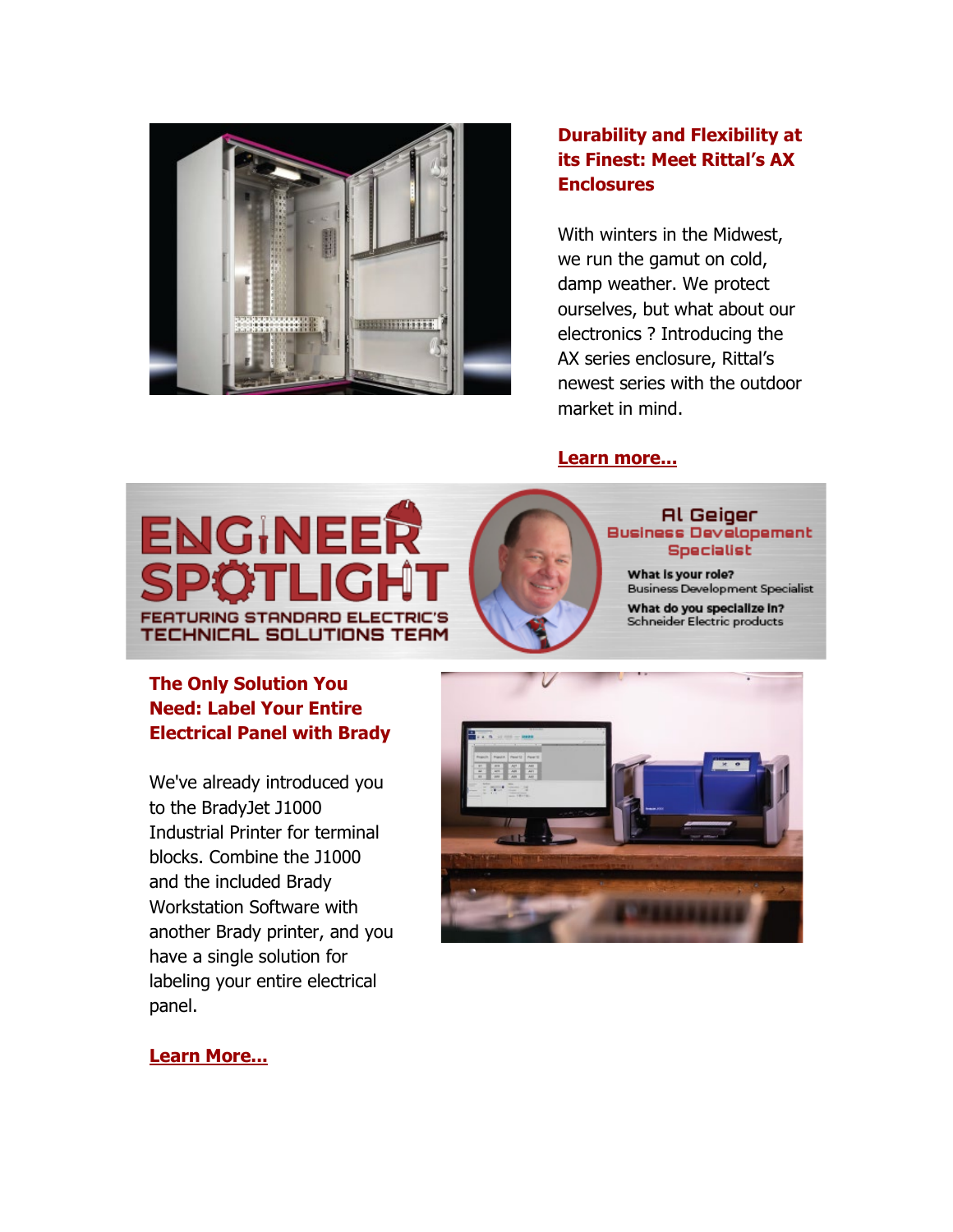

#### **[Make Big Brother Work for](https://nam04.safelinks.protection.outlook.com/?url=https%3A%2F%2Finfo.standardelectricsupply.com%2Fe2t%2Ftc%2FVVHhLh95PmQSW5HRCs67kj76KW4dVnpw4pjwtpN97h0Hy3p_9LV1-WJV7CgXDLW2yn8t48dzl4JW8tDHMg1cJxwhW1gtfjj1xgxL0W70p3rf3zNdtMW4BwMDT6TmX9RW7NNn665RS762W5L1rbf48lTDTW5xBZN22xJ-C5W1qyp0M5849XhW564vvJ8lmgxXW5M-rjR1JXc6wW5gyq171yFzpXW3rxRD_6ZB1hNW3l9dNh2_L903W5h66k-23WMFWW2XK2q74t2412W3fjBZ-5fZ_W6W45Pk0r3rJZZvW6ryPVs7CqPq2W1x5fwr6crZPzW1HyR_c55b98bW44YMdT6gCLb8W6XNj341NVnNQW87TBPJ4bC8GKW4ss-2G1tW4jZVRNk853RC6sRW7KBZ5x48tHKYW3S5QRV1ys2tK2Fd1&data=04%7C01%7Cdgebelein%40standardelectricsupply.com%7Cb05172e6ba294162ebb408d8ea12ad6d%7C4b02a9df33c0464e84121b8c3bcfec3c%7C0%7C0%7C637516713236933997%7CUnknown%7CTWFpbGZsb3d8eyJWIjoiMC4wLjAwMDAiLCJQIjoiV2luMzIiLCJBTiI6Ik1haWwiLCJXVCI6Mn0%3D%7C1000&sdata=eZlhrwkI4WuxSJ%2FVxykKm383GJGsrxrd6CKULpbCEMQ%3D&reserved=0)  [You: Remote Monitor the](https://nam04.safelinks.protection.outlook.com/?url=https%3A%2F%2Finfo.standardelectricsupply.com%2Fe2t%2Ftc%2FVVHhLh95PmQSW5HRCs67kj76KW4dVnpw4pjwtpN97h0Hy3p_9LV1-WJV7CgXDLW2yn8t48dzl4JW8tDHMg1cJxwhW1gtfjj1xgxL0W70p3rf3zNdtMW4BwMDT6TmX9RW7NNn665RS762W5L1rbf48lTDTW5xBZN22xJ-C5W1qyp0M5849XhW564vvJ8lmgxXW5M-rjR1JXc6wW5gyq171yFzpXW3rxRD_6ZB1hNW3l9dNh2_L903W5h66k-23WMFWW2XK2q74t2412W3fjBZ-5fZ_W6W45Pk0r3rJZZvW6ryPVs7CqPq2W1x5fwr6crZPzW1HyR_c55b98bW44YMdT6gCLb8W6XNj341NVnNQW87TBPJ4bC8GKW4ss-2G1tW4jZVRNk853RC6sRW7KBZ5x48tHKYW3S5QRV1ys2tK2Fd1&data=04%7C01%7Cdgebelein%40standardelectricsupply.com%7Cb05172e6ba294162ebb408d8ea12ad6d%7C4b02a9df33c0464e84121b8c3bcfec3c%7C0%7C0%7C637516713236933997%7CUnknown%7CTWFpbGZsb3d8eyJWIjoiMC4wLjAwMDAiLCJQIjoiV2luMzIiLCJBTiI6Ik1haWwiLCJXVCI6Mn0%3D%7C1000&sdata=eZlhrwkI4WuxSJ%2FVxykKm383GJGsrxrd6CKULpbCEMQ%3D&reserved=0)  [Person to the Problem](https://nam04.safelinks.protection.outlook.com/?url=https%3A%2F%2Finfo.standardelectricsupply.com%2Fe2t%2Ftc%2FVVHhLh95PmQSW5HRCs67kj76KW4dVnpw4pjwtpN97h0Hy3p_9LV1-WJV7CgXDLW2yn8t48dzl4JW8tDHMg1cJxwhW1gtfjj1xgxL0W70p3rf3zNdtMW4BwMDT6TmX9RW7NNn665RS762W5L1rbf48lTDTW5xBZN22xJ-C5W1qyp0M5849XhW564vvJ8lmgxXW5M-rjR1JXc6wW5gyq171yFzpXW3rxRD_6ZB1hNW3l9dNh2_L903W5h66k-23WMFWW2XK2q74t2412W3fjBZ-5fZ_W6W45Pk0r3rJZZvW6ryPVs7CqPq2W1x5fwr6crZPzW1HyR_c55b98bW44YMdT6gCLb8W6XNj341NVnNQW87TBPJ4bC8GKW4ss-2G1tW4jZVRNk853RC6sRW7KBZ5x48tHKYW3S5QRV1ys2tK2Fd1&data=04%7C01%7Cdgebelein%40standardelectricsupply.com%7Cb05172e6ba294162ebb408d8ea12ad6d%7C4b02a9df33c0464e84121b8c3bcfec3c%7C0%7C0%7C637516713236933997%7CUnknown%7CTWFpbGZsb3d8eyJWIjoiMC4wLjAwMDAiLCJQIjoiV2luMzIiLCJBTiI6Ik1haWwiLCJXVCI6Mn0%3D%7C1000&sdata=eZlhrwkI4WuxSJ%2FVxykKm383GJGsrxrd6CKULpbCEMQ%3D&reserved=0)**

Ready to streamline the efficiency of your field service organizations through intelligent scheduling and guaranteed notifications? Meet CFSWorX by ICONICS.

#### **[Continue Reading...](https://nam04.safelinks.protection.outlook.com/?url=https%3A%2F%2Finfo.standardelectricsupply.com%2Fe2t%2Ftc%2FVVHhLh95PmQSW5HRCs67kj76KW4dVnpw4pjwtpN97h0Hy3p_9LV1-WJV7CgS0WN8Cjh6D7VsXWV5MXYn3jzKmFW4p1x_L2m-f6MW7LMJBC1sR6zBW7z9vRp6c81_pW67lC-x1zdscTW7S1HDw2ctGWJW6gGmJq1Fmhp9W7n46fK4dR9D-W44RshW8j1RXhW6QTMCl8r5Cd2W8_-Vzt7g42pbW8X89qt5436zkW3FvtPd23tvZtW6X94Gl7gvY7LW2P16fh86xdqJW20ltfk7bLmhXW7fST9-6NbjDxN6Y6CN4yqvqQW3-sMsQ1cK38rW80n_lq1bNCLrW7W0ZFF3yLHK-W4jLwhz6lDrXCW5g5SJ27xMqphW31Rpv93_6fphW3pFvtc7_39smW6lM7Gv2ckPwHN5nb4NQYWgP13fMw1&data=04%7C01%7Cdgebelein%40standardelectricsupply.com%7Cb05172e6ba294162ebb408d8ea12ad6d%7C4b02a9df33c0464e84121b8c3bcfec3c%7C0%7C0%7C637516713236933997%7CUnknown%7CTWFpbGZsb3d8eyJWIjoiMC4wLjAwMDAiLCJQIjoiV2luMzIiLCJBTiI6Ik1haWwiLCJXVCI6Mn0%3D%7C1000&sdata=orrgm4lCdJREPCR1cSI3yTxfHX6C8m8AVEco3jIzx%2F8%3D&reserved=0)**



# **Hot Products: See the Industry's Latest!**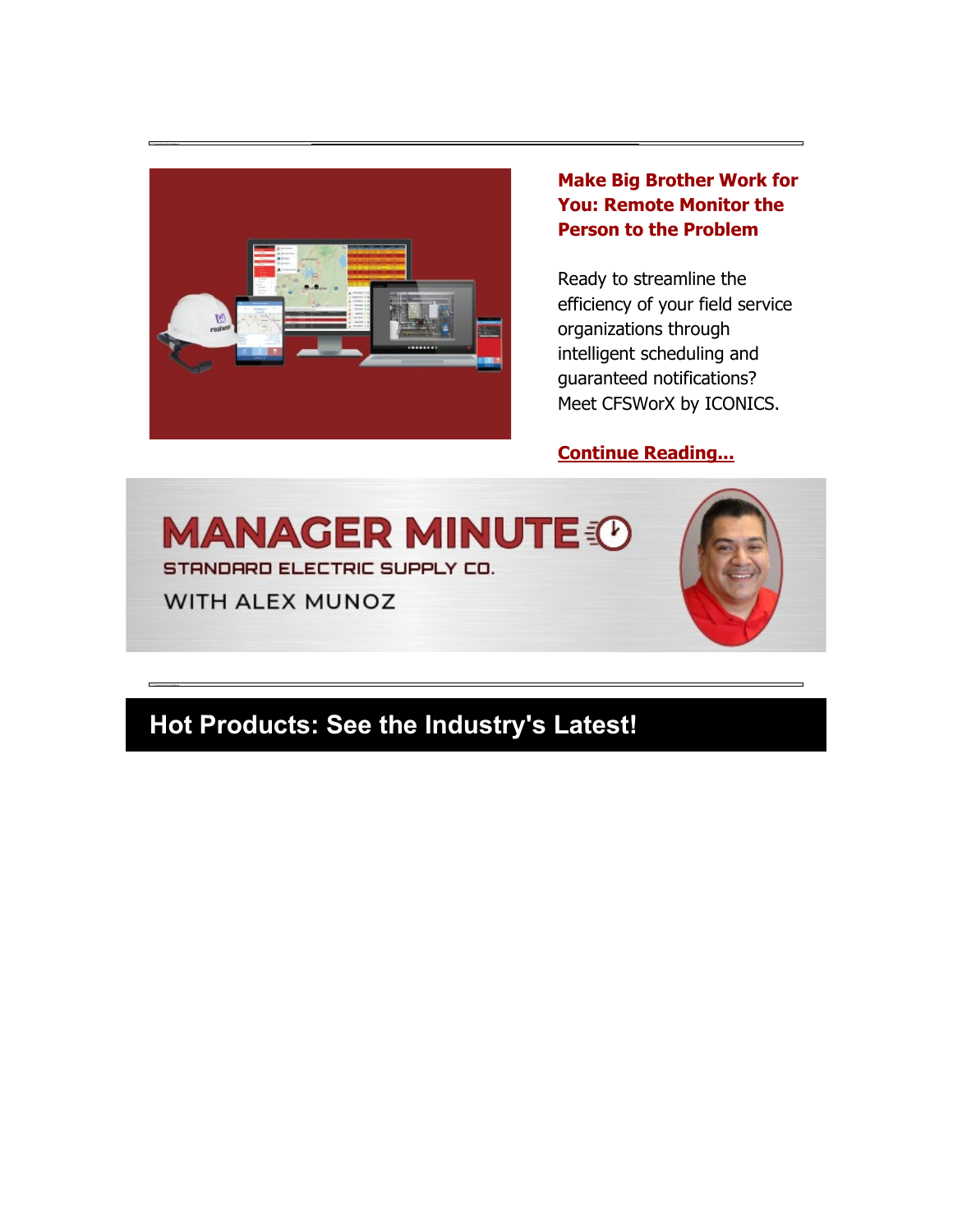

# **Upcoming Events Hosted by Standard Electric**